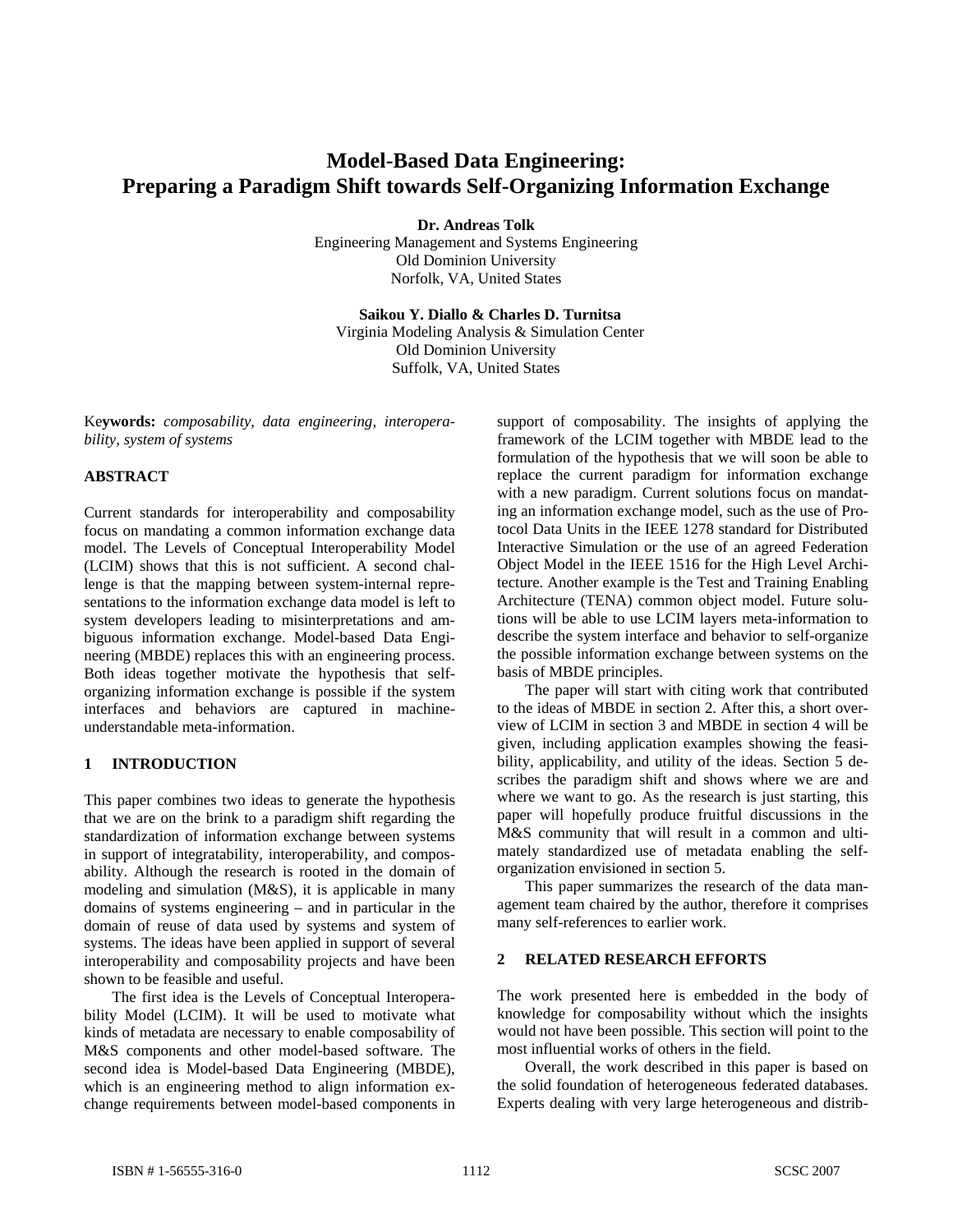uted data in large corporations like Coca Cola or Puma had to solve inconsistencies in databases and workflows on a big scale. The findings and recommendations led us to a multiple-layer-translation model published by Spaccapietra et al. (1992) and extended by Parent and Spaccapietra (1998). Gorman's (2006) work contributed in particular to the understanding of military challenges.

Another research domain influenced the work in a similar manner, namely Reynolds et al. (1997) and Davis and Bigelow (1998) contributions on multi-resolution modeling challenges in distributed simulation systems.

The idea to use a layered approach to deal with the realm of interoperable and composable solutions has been used before. One of the most influential models is the Levels of Information Systems Interoperability developed by the Command, Control, Communications, Computers, Intelligence, Surveillance, and Reconnaissance Interoperability Working Group and published in (C4ISR IWG, 1998). Winters et al. (2006) give an overview how the various layered approaches are related regarding data management issues.

The report of the RAND Corporation on Composability Challenges (Davis and Anderson, 2003) within the US DoD is an excellent summary of current solutions, and their open questions remain valid.

In the M&S domain, the work of Petty and Weisel has led the way for many researchers, in particular their Lexicon for Composability (Petty and Weisel, 2003). They were among the first to identify the need to distinguish between composability and interoperability based on the need identified by Harkrider and Lunceford (1999). Petty's and Weisel's work motivated the first LCIM as presented by Tolk and Muguira (2003). Page et al. (2004) refined the model by introducing integratability as the third concept. The LCIM uses a slight modification of Page's definitions. Hofmann (2004) used these ideas to formulate his challenges for M&S composability.

 In addition to the work in the M&S domain, the research regarding semantic web composability was a driving force for the research described here. Welty and Smith (2001) summarized the state of the art in their proceedings and identified the necessity to compose web services in a more consistent way in several papers. How this was answered is best summarized in Agarwal et al. (2005) and the book of Alesso and Smith (2005). Both are using the notion of semantic web services, in which services are described in more detail allowing the user (and ultimately other software components) to identify services that can be composed meaningfully. Current work is referenced on the Semantic Web Service Initiative website. One of the most visionary papers, published by Chen et al. (2006), presented the use of ontology-based knowledge management in support of composable solutions. Finally, the work described in this paper was also influenced by the mathematical foundations for Model Theory as described by

Pilley (2000) and the knowledge representation work of Sowa (2000).

Finally, the work of agent mediated solutions in the M&S domain closed the gap between M&S composability and semantic services. To be mentioned in particular is the work of Yilmaz (2004) and Yilmaz and Paspuletti (2005). They used agents to capture the behavior and information exchange requirements of M&S components and let them decide how and what to compose, using meta-structures of the semantic web to support this work.

Unfortunately, even short summaries of these papers are beyond the scope of these conference contributions, but interested readers are highly recommended to utilize these papers for their research.

#### **3 LEVELS OF CONCEPTUAL INTEROPERABILITY MODEL**

The LCIM has been developed to provide both a metric of the degree of conceptual representation that exists between interoperating systems and also as a guide showing what is necessary to accommodate a targeted degree of conceptual representation between systems. The model was originally developed to support the interoperability of simulation systems, but has been shown to be useful for other domains, as well. It was first published by Tolk and Muguira (2003) and later enhanced in response to ongoing research, in particular reflecting ideas of Page et al. (2004) and Hofmann (2004). The following figure shows the current LCIM:



Figure 1: Levels of Conceptual Interoperability Model

The current version of the LCIM distinguishes seven layers, starting with stand-alone systems. The underlying approach is best understood from the by bottom-up.

- Level 0: Stand-alone systems which need *No Interoperability*. No connection exists between any systems.
- Level 1: On the level of *Technical Interoperability*, a communication protocol exists for exchanging data be-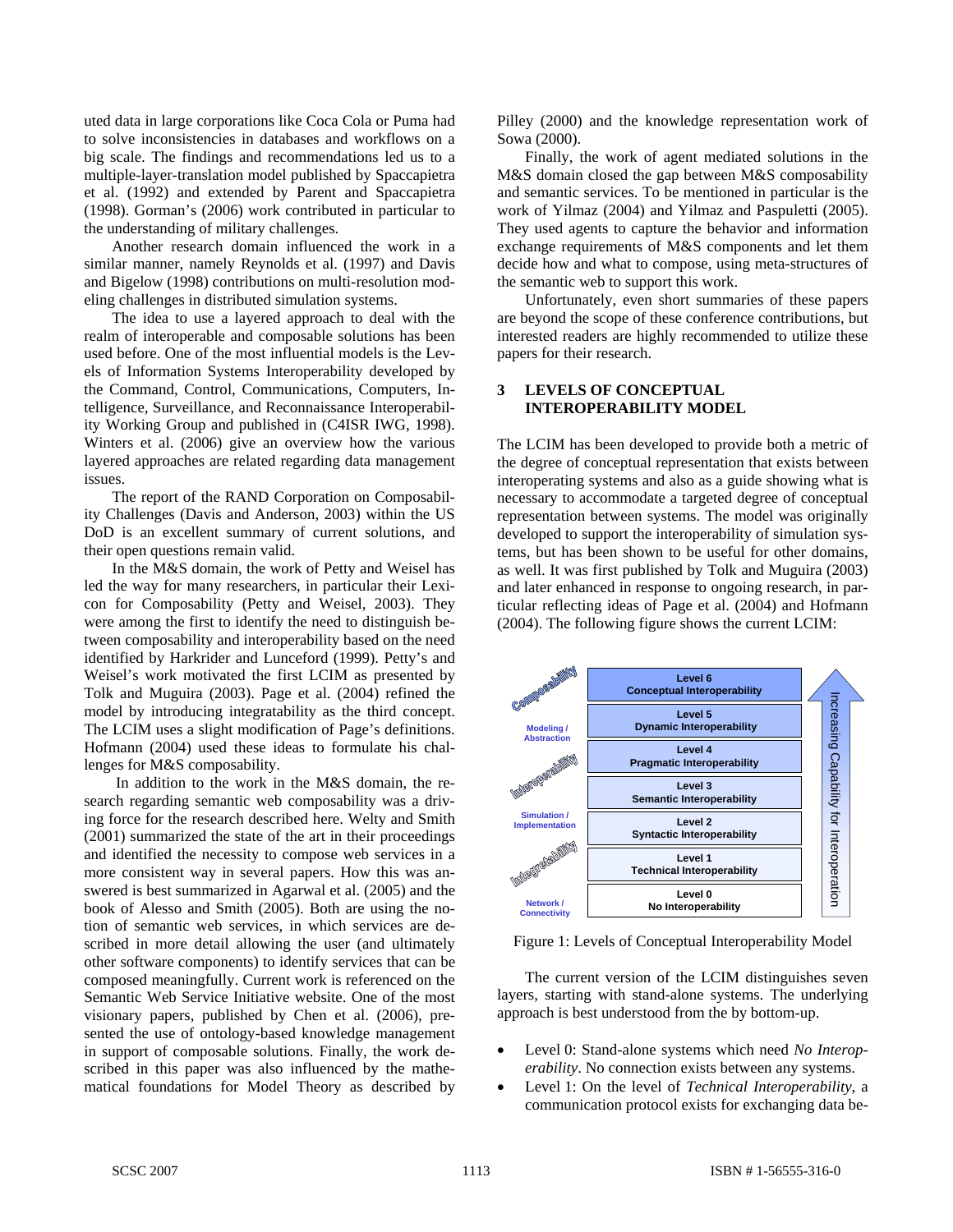tween participating systems. At this level, a communication infrastructure is established allowing exchanging bits and bytes; the underlying networks and communication protocols are unambiguously defined. This is the minimal form of connectivity required for interoperation of systems: being technically connected.

- Level 2: The *Syntactic Interoperability* level introduces a common structure to exchange information; a common data format is applied where the format of the information exchange is unambiguously defined. Examples for such common formats are the use of XML or the use of the Object Model Templates of HLA. Although a common format is used, nothing ensures that the receiver understands what the sender wants to communicate.
- Level 3: If a common information exchange reference model is used, the level of *Semantic Interoperability* is reached. On this level, the meaning of the data is shared; the content of the information exchange requests are unambiguously defined. Examples are the Protocol Data Units of DIS. Also, if the semantic meaning of the data is captured in the form of a controlled vocabulary with an associated dictionary, this level is supported.
- Level 4: *Pragmatic Interoperability* is reached when the interoperating systems are aware of the methods and procedures that each other are employing. In other words, the use of the data – or the context of its application – is understood by the participating systems; the context in which the information is exchanged is unambiguously defined. In particular in systems in which the necessary information can be submitted in several successive communication instances (like sending several HLA messages or object that in summary comprise the required information, or if more than one PDU is needed to cover the information request), the business objects associated with this sort of work flow between the systems must be known. Another way to think about pragmatic interoperability is that individual meaning of data elements is placed into the context of how the data is used within the functionality of the resulting system.
- Level 5: As system functions and services operate on data over time, the state of that system will change, and this includes the assumptions and constraints that affect its data interchange. If systems have attained *Dynamic Interoperability,* then they are able to comprehend the state changes that occur in the assumptions and constraints that each other is making over time, and are able to take advantage of those changes; the effect of the information exchange within the participating systems is unambiguously defined. As a minimum, the input data is connected to output data including temporal aspects of the systems (white box with behavior). A complete open solution with everything revealed to the user (such as in open source

including the system specification of the platform on which the service will be executed) marks the high end of this level.

Level 6: Finally, if the conceptual models  $-$  i.e. the assumptions and constraints of the purposeful abstraction of reality – are aligned, the highest level of interoperability is reached: *Conceptual Interoperability*. On this level, the assumptions and constraints describing the purposeful abstraction of reality are unambiguously defined. This requires that conceptual models will be documented based on engineering methods enabling their interpretation and evaluation by other engineers. In other words, on this we need a "fully specified but implementation independent model" as requested in Davis and Anderson (2003) and not just a text describing the conceptual idea. As pointed out by Robinson (2006), this is one of the major challenges.

Page at al. (2004) introduced the three categories used as well in figure 1: *Integratability* manages the physical and technical realms and challenges of connections between systems, which include hardware and firmware, and protocols. This is the domain of networks and other physical connections between systems. *Interoperability* deals with the software and implementation details of interoperation, including exchange of data elements based on a common data interpretation, which can be mapped to the levels of syntactic and semantic interoperability. Here we are on the simulation side of M&S and how the models are actually implemented and executed. *Composability* addresses the alignment of issues at the model level. The underlying models are meaningful abstractions of reality used for the conceptualization being implemented by the resulting simulation systems.

As pointed out in Tolk (2006), after focusing for decades on solving the simulation challenges, it is now time to seriously think about standardization requirements and engineering-driven solutions for the modeling side. The community needs to agree on how to capture assumptions and constraints so that intelligent software applications, such as intelligent software agents, can understand the assumptions and use this knowledge to compose services in support of the immediate needs of users. MBDE is a first step into this direction.

# **4 MODEL-BASED DATA ENGINEERING**

Although the NATO Code of Best Practice for Command and Control Assessment (NATO, 2002) was obviously written for application in the Command and Control domain, it is applicable in a much broader context, as it is a guide to operational research in complex domains comprising many general principles. Recurring principles in this guide are: the necessity to orchestrate several tools in order to solve a problem; and to address the challenge of data, as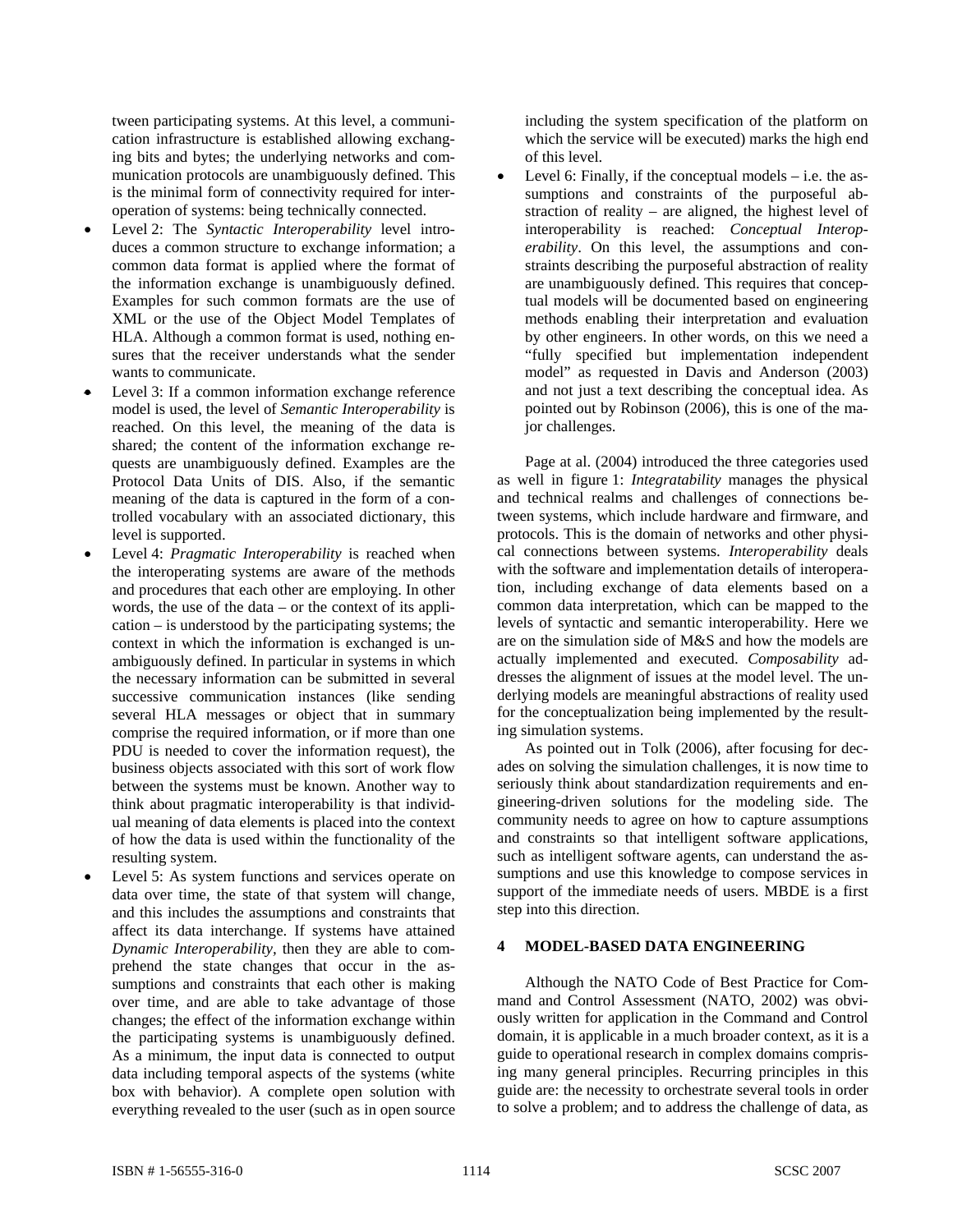models are only as good as the data that can be obtained to feed them. However, as different models are abstractions of reality in different ways (which is a good thing, as we want to evaluate a problem from different viewpoints); it is highly unlikely that they all will use the same data in the same structure.

The user – and ultimately a service in a computer grid – has to know *what* data is located *where*, the *meaning* of data and its *context*, and the *format* of the data to be used by appropriate services composed into a distributed application within the overall system. To generate the answers to these questions is the objective of data administration, data management, data alignment, and data transformation, which can be defined as the building blocks of a new role in the interoperability process: *Data Engineering* (Tolk, 2003). The composing terms are defined as follows:

- *Data Administration* is the process of managing the information exchange needs that exist between the system services, including the documentation of the source, the format, context of validity, and fidelity and credibility of the data. Data Administration therefore is part of the overall information management process for the service architecture. It answers the questions *what data is where in which format* (plus other metadata, such as credibility and reliability of the source, validity of the data, resolution and accuracy, etc.)
- *Data Management* is planning, organizing, and managing of data by defining and using rules, methods, tools, and respective resources to identify, clarify, define, and standardize the meaning of data as of their relations. It defines the *meaning of data elements*.
- *Data Alignment* ensures that the data to be exchanged exists in the participating systems as an information entity or that the necessary information can be derived from the data available, e.g., using the means of aggregation or disaggregation. While the first two disciplines can be executed independently for every source, alignment makes sense only for source-target pairs. It evaluates if the *information exchange capability* exists for source-target pairs.
- *Data Transformation* is the technical process of transforming the information entities of the embedding systems to match the information exchange requirements including the adjustment of the data formats as needed. This is the *physical process* of changing the data of the source to meet the requirements of the target.

No matter which tools are used to support these steps or to capture the results, the engineering process of data engineering must be executed. It should be pointed out that system engineering requires that operational requirements should be stated in operational-level requirements documents and information exchange requirements should be established and explained both in terms of context and format. Furthermore, system specifications should be derived from the operational requirements, and the system developer should work within all the above. However, in practice data engineering tasks are often left to system developers that do not have the knowledge of the overall system-of-system requirements. Furthermore, only parts of the process are done explicitly and implicit common understanding is assumed for the rest. An example is the practice of federation development, in which the unambiguous definition of system-internal representation of data is often not conducted with other experts but as an afterthought when the interface of the simulation system to the federation object model is established by engineers. This often leads to errors in the federation that are hard to discover, if at all, without rigorous data management. The following categories of conflicts were identified in (Spaccapietra et al., 1992; Parent and Spaccapietra, 1998)

- *Semantic Conflicts* occur when concepts of the different local schemata do not match exactly, but have to be aggregated or disaggregated. They may only overlap or be subsets of each other, etc.
- *Descriptive Conflicts* describe homonyms, synonyms, and different names for the same concept, different attributes or slot values for the same concept, etc.
- *Heterogeneous Conflicts* result from substantially different methodologies being used to describe the concepts, such as different relational data modeling methods (IDEF1X versus ORACLE).
- *Structural Conflicts* results from the use of different implementation structures describing the same concept, such as using lists versus vectors.

In their papers, Spaccapietra and colleagues pointed to the necessity of efficient metadata models to deal with these challenges. The ISO/IEC 11179 metadata standard addresses the same issues. Part 3 of this standard is of particular interest to this paper. Part 3 describes the basic elements of the registry meta model shown in Figure 2.



Figure 2: ISO/IEC11179 Meta Model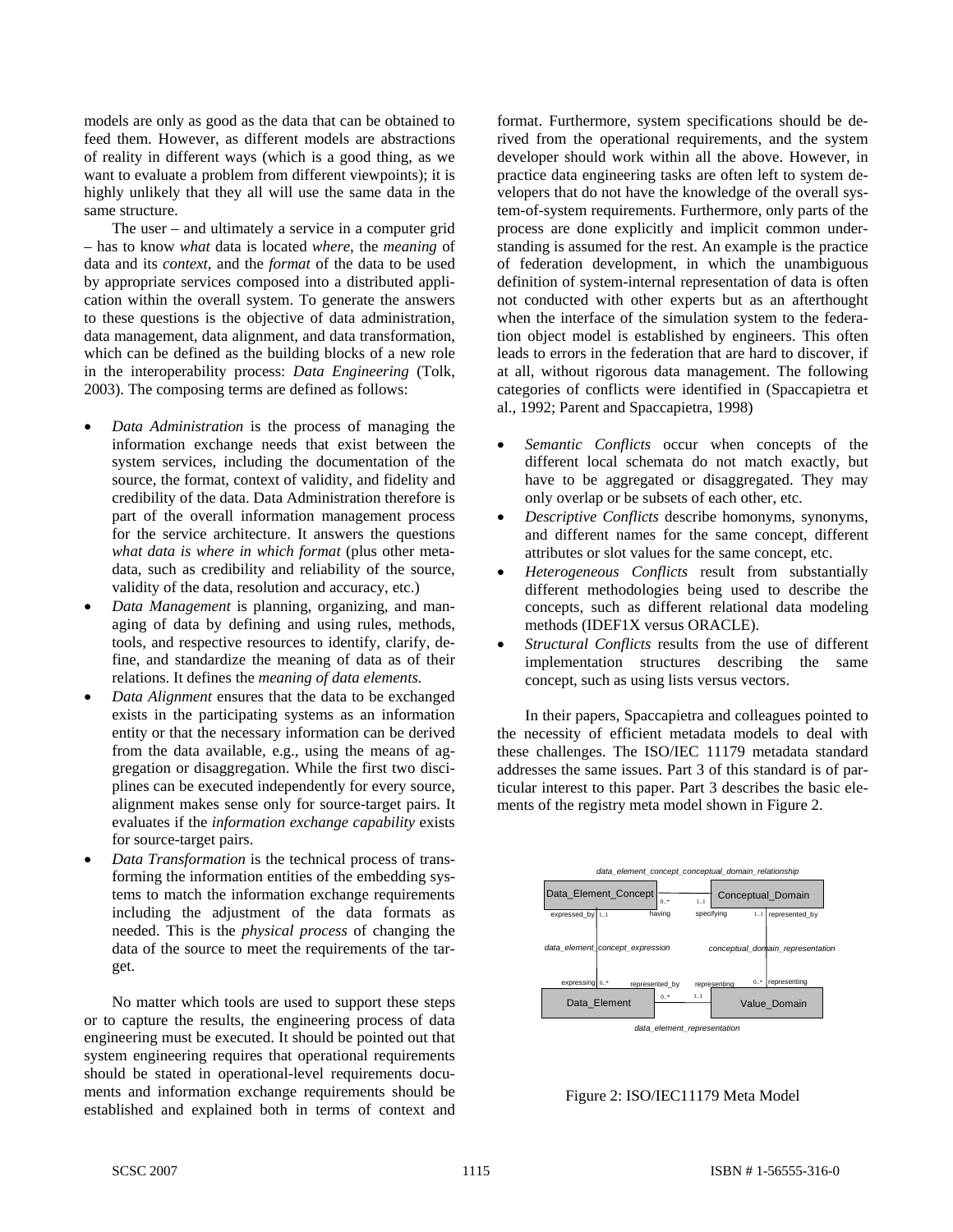ISO/IEC11179 distinguishes between contextual information, which is the meaning or semantics of data, and symbolic information, which is the structure or syntax of data. This is expressed by conceptual and representational levels of data elements. The standard uses the following terms to describe a registry:

- *Conceptual Domains* define sets of categories, which are not necessarily finite, where the categories represent the meaning of the permissible values in the associated value domains. They comprise symbolic information on the conceptual level, where symbols represent the meaning of the data.
- *Data Element Concepts* describe the contextual semantics, i.e., the kinds of objects for which data is collected and the particular characteristic of those objects being measured. They comprise the contextual information on the conceptual level, answering the questions of what pieces of data are needed to capture a concept.
- *Data Elements* are the basic containers for data as used in data models. Data may exist purely as an abstraction or exist in some application system. Data elements comprise contextual information on the representation level. (It should be pointed out that entities and relations are normally captured as tables in data models, which means that both categories – table and relations – are represented here and distinguished by contextual information.)
- *Value Domains* comprise the allowed values for the respective data element. Value domains comprise symbolic information on the representation level.

The distinction between contextual and symbolic information becomes essential in the process of data mediation. *Data Mediation* is the application of data transformation to one or a group of data elements that are aligned with each other as they point to the same concept or group of concepts. As such, data mediation is the result of a rigorous engineering process and should not be ad-hoc, as it would lead to the conflicts and errors identified before.

If two data elements are derived from the same data element concept, the mapping can usually be done by a symbolic transformation of their value domains or is even a one-to-one mapping. However, this requires that these concepts be unambiguously defined.

Although in principle it is possible to start with the interface descriptions of the systems and generate a common reference model exclusively for these systems, it is a best practice to look for a common reference model that is already accepted in the application domain or a community of interest. This model should be implementation independent, which means that no value domains are part of it. As such it is comparable to a logical model used in traditional data modeling versus the physical model describing the interface. The constructs of ISO/IEC 11179 can be seen as a connecting bridge between the conceptual structures of the logical view and the specific interface implementation. The logical data model represents the concepts while the implementing entities of the physical data model represent the data element instances. If such a model exists and is used as the core, we are performing *Model-based Data Engineering* (MBDE).

The use of ISO/IEC 11179 by a Community-of-Interest (COI) to develop a common reference model (CRM) is beyond the scope of this paper. However, two application examples are used to illustrate the main ideas.

Within the military community, the Joint Command, Control, and Consultation Information Exchange Data Model (JC3IEDM) has been identified as a potential C2 COI CRM. NATO's Multinational Interoperability Programme (MIP) is responsible for the configuration management, extensions, and enhancements of this model. Documentation for the data model, its business rules, underlying definitions, and processes are available on the MIP website (http://www.mip-site.org). JC3IEDM was designed to support the *unambiguous definition* of information exchange requirements in the operational domain. The contributions of data modeling experts as well as operational experts and users from more than 20 countries over more than 15 years ensure *technical maturity* and *operational applicability* based on mutual agreement and *multilateral consensus.* This makes the JC3IEDM *unique* in the technical as well as the operational domain. Every recommended alternative to JC3IEDM must be measured against these criteria and achievements.

Other application domains are using richer specification methods than the traditional data modeling based on entity relationship models. An example is Power System Common Information Model (CIM) defined by the Electric Power Research Institute (EPRI, 2001). CIM is an abstract information model that represents real-world objects and information entities exchanged within the value chain of the electric power industry. It was formulated in the Unified Modeling Language and is now also available in Resource Description Format RDF, the Extensible Markup Language XML, and the Web Ontology Language OWL. What is of interest in this paper is that the EPRI CIM can be used as the COI CRM for electrical systems in the same way as JC3IEDM can be used for military applications: as a common core that can be extended and enhanced to reflect the information exchange needs and constraints of participating systems.

Both CRM examples are not only freely available; they are also *managed* and *configured* by an *organization with expert status* in a well-defined community of interest. They are rooted in well defined, *controlled vocabularies* that are configured and managed using data engineering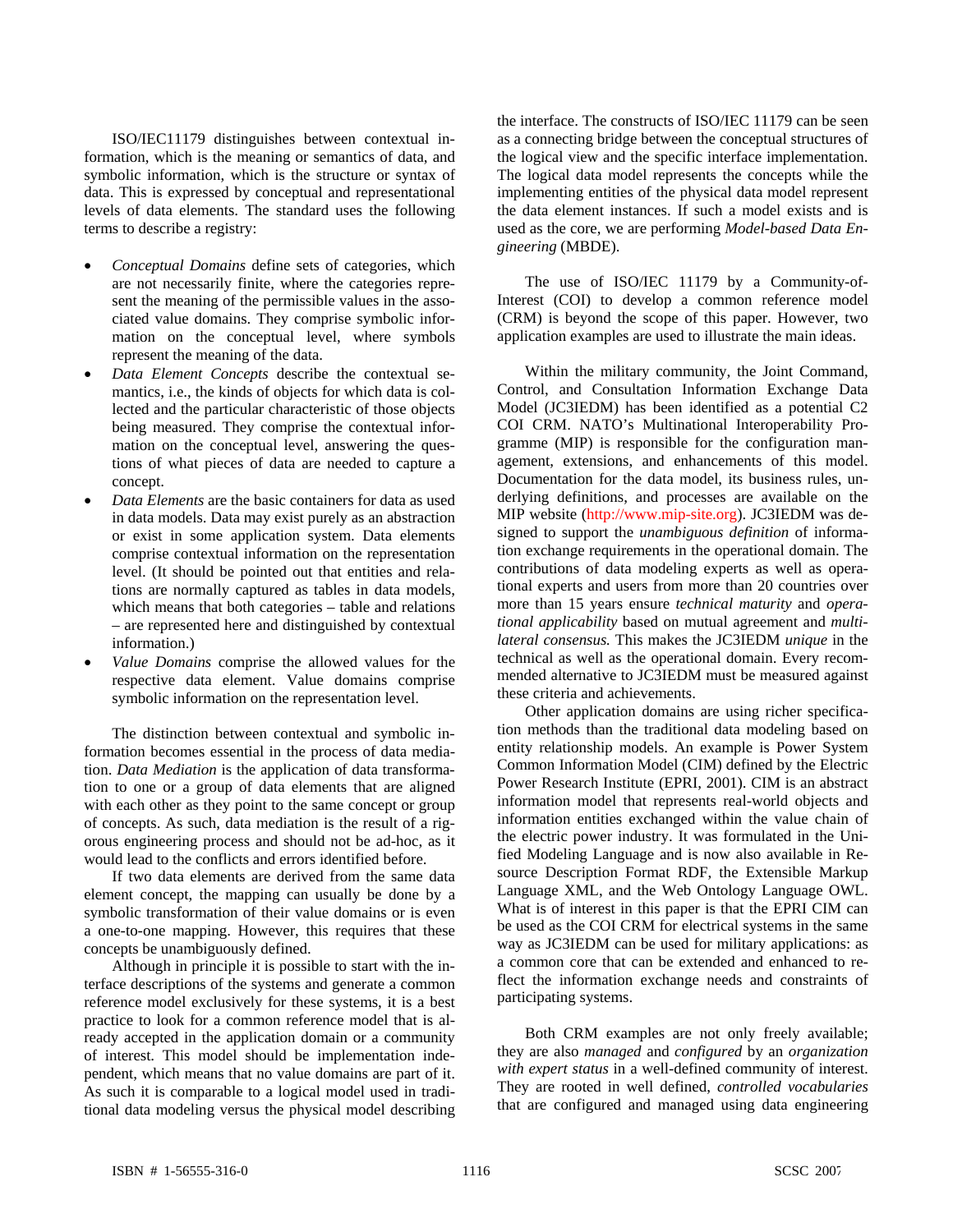principles, resulting in *standardized data elements* representing *concepts* and their *relations* of real world objects and information entities. These concepts, however, are represented in the common view of the COI and may exist in various implementations and interpretations in the systems as *entities*. We have therefore the three-tier-approach well known in the ontological world: *The real world referent that is represented as a concept that is implemented as an entity.*

MBDE uses the COI CRM to represent the concepts representing the real world objects and applies data engineering principles to relate the data elements and value domains of each system to the data element concepts and conceptual domains represented in the CRM as a first step. In the second step, participating systems' data elements representing the same CRM concepts are identified. The result is an unambiguous documentation of the real information exchange capabilities between systems. The last step is to mediate the data elements representing the same concepts into each other such as by XML transformations (Tolk, 2004; Tolk and Diallo, 2005). An interesting alternative is to use the multi-resolution elements introduced by Reynolds et al. (1997) to represent each concept and to mediate each entity (or entities) based on the documented dependencies.

The ideas described in section 3 and 4 were successfully applied in two projects:

- The NATO PATHFINDER vision targets the implementation of the future NATO training system as described in the NATO Modeling and Simulation Master Plan. The PATHFINDER vision is being implemented through a series of technical activities lead by the NATO M&S Group and coordinated by the M&S Coordination Office. Both organizations are part of the NATO Research & Technology Organization. The work, using the ideas described in this paper, was conducted under technical activity MSG-027 to evaluate a PATHFINDER Integration Environment. MSG-027 conducted several experiments in support of collecting knowledge for a web portal. Among the supporting experiments, some focused on Command and Control system to M&S system Interoperability. Based on web services using the JC3IEDM as a CRM, a transatlantic federation was set up to link the German M&S system PABST, the Spanish M&S system SIMBAD, the Swedish Google Earth Adaptor for Visualization, the WebCOP Command and Control Visualizer, and the US/Danish Command and Control system SITAWARE. The experiment was a success and is described in Tolk and Boulet (2007).
- The Joint Event Data Initialization Services (JEDIS) project is being developed under the sponsorship of US Joint Forces Command as part of their Joint Rapid Scenario Generation (JRSG, former known as Joint

Rapid Distributed Database Development Capability (JRD3C)). JRSG seeks to combine authoritative data sources into a set of coherent and consistent joint event data that is distributed via web services. Using the ideas described in this paper, the identified data was mapped using the structures of ISO/IEC 1179 from the source systems to the JC3IEDM and back. Perme et al. (2007) describes how the resulting service-oriented architecture together with mapping examples will be implemented at US Joint Forces Command.

Both applications showed the technical feasibility and operational applicability of the MBDE.

#### **5 HYPOTHESIS: LEADING TOWARDS A NEW PARADIGM FOR INFORMATION EXCHANGE**

While the ideas and processes presented thus far have already been proven feasible and applicable, the ideas in this section are hypothetical. As such, the authors propose a research agenda for self-organizing information exchange.

The idea of self-organizing information exchange is popular in several semantic web applications. Su et al. (2001), e.g., describe prototypical experiments on automatable transformations between XML documents. Most of these applications are not very complex and focus on quasi-static data, such as "data describing addresses" or "data describing references to journal papers." Ambiguities and different levels of resolution are not dealt with. Therefore, the existing proposed solutions are not applicable without extensions and modifications.

The current IEEE1278 and IEEE1516 standards support simulation interoperability. They mandate a set of Protocol Data Units in DIS or a Federated Object Model in HLA to exchange information. How the system specific information objects are mapped to the data used for information exchange is not documented. It is not of general concern if the participating systems can provide or use the information at all. Although it starts to become a best practice to capture the information in the federation agreements, this is not part of the standard and is not done in a machine understandable way.

The solution proposed below requests metadata describing system characteristics on all levels of the LCIM in support of agent-mediated composability allowing machines or software agents to:

- parse and compute the information (which requires the use of a formal language, such as XML or OWL)
- select systems for a task based on their described capabilities
- choreograph the execution, and
- orchestrate the process in order to optimize the process support.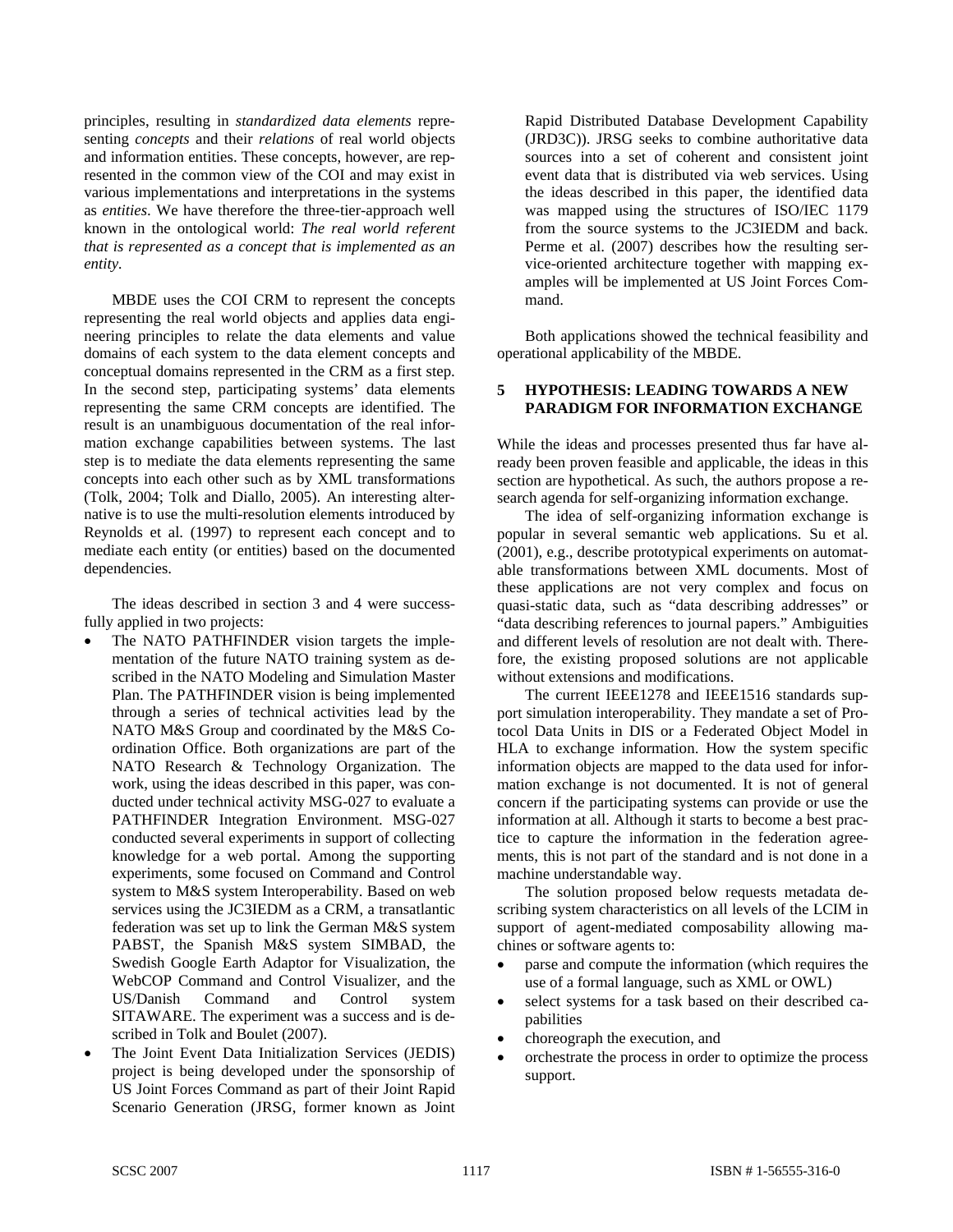The ideas and experiments in this direction were first captured in Yilmaz and Paspuletti (2005) and Yilmaz and Tolk (2006).

The resulting information exchange paradigm shift is to replace the prescriptive use of a common information exchange model with a more flexible one that allows systems to specify their information exchange capabilities and discover – guided by the principles of data engineering and supported by intelligent agents – what information can be exchanged in a meaningful way between respective participating systems. At the same time, the user of the system can specify his view of a problem, which results in how information will be presented by the system to the user.

By applying the methods described in sections 3 and 4, we suggest a model view in alignment with the ideas of Model Theory (Pillay, 2000) for each system interface. This is also a knowledge representation of concepts and associations as described in various implementations by Sowa (2000). Each description comprises:

- information elements to be exchanged in the form of sets of properties that are used to describe the concepts in the application,
- associations between these propertied concepts reflecting represented relations between concepts in the application,
- definitions of valid property values for each property,
- property value constraints based on application specific rules (such as: if value of property  $a = A$  then value of property B cannot be A as well),
- propertied concept constraints based on application specific rules (such as: propertied concept C1 cannot be instantiated of propertied concept C2 is nonexistent),
- association constraints based on application specific rules (such as: the context CT requires transmitting the associated propertied concepts PC1 and PC2 in one transaction).

Each of these system specific descriptions (on the third-tier level, which are the implemented entities) must be consistent in itself and represents a structure M. Pillay (2000) defines as:

"structure M here is simply a set X, say, equipped with a distinguished family of functions from  $X_n$  to X (various n) and a distinguished family of subsets of  $X_n$ (various n). Here  $X_n$  is the Cartesian product  $X \times \ldots \times X$ , n times."

We claim that the metadata sets described in section 3 and 4 are necessary and sufficient to describe these structures. Furthermore, two structures *M1* and *M2* are equivalent if and only if each structure element of *M1* is mapped to exactly one structure element of *M2* under all *n*.

As shown by Pillay (2000) and Sowa (2000), such structures describe various implementations for information technology specific solutions, such as databases, artificial languages (i.e., computer understandable languages, such as specified by grammars), ontological representations (i.e., in computer understandable form, such as captured in OWL), and other examples. In other words, it is possible to algorithmically evaluate if two structures represent equivalent views.

MBDE introduces for each system specific description a system independent description (on the second-tier level, which is the conceptual representation), which in itself is a structure. Currently, the data engineer ensures with his mapping between implementing entities and representing concepts the equivalency of the implementing structure with the conceptual structure.

If we express the metadata, this work can be executed, verified, and validated by intelligent software agents as envisioned by Yilmaz and Paspuletti (2005). However, in order to support such a vision, the assumptions on constraints of simulation systems identified in efforts described by Davis and Anderson (2003), Hofmann (2004) or Yilmaz (2004) and Yilmaz and Tolk (2006) need to be captured in a standardized way and accessible by intelligent agents. Such standards are targeting the conceptual level, which means the modeling part of M&S and clearly contributes to the research agenda proposed by Robinson (2006).

### *ACKNOWLEDGMENTS*

*The underlying research efforts leading to the results documented in this paper were partly funded by the US Joint Forces Command, the US Army Test and Evaluation Center, and the US Army Topographic Engineering Center. The authors also like to thank Olaf L. Elton, MITRE, for his constructive comments on early drafts of this papers.* 

#### **REFERENCES**

- Agarwal, S., Handschuh, S. and Staab, S. (2005). *Annotation, Composition and Invocation of Semantic Web Services*. Journal on Web Semantics 2 (1): 1-24
- Alesso, H.P. and Smith, C.F. (2005). *Developing Semantic Web Services*. A.K. Peters, Ltd.
- C4ISR Interoperability Working Group (1998). *Levels of Information Systems Interoperability (LISI)*. Report for the US Department of Defense. Washington, DC
- Chen, Y., Zhou, L. and Zhang, D. (2006). *Ontology-Supported Web Service Composition: An Approach to Service-Oriented Knowledge Management in Corporate Services*. Journal of Database Management 17 (1): 67-84
- Davis, P.K. and Anderson, R.H. (2003). *Improving the Composability of Department of Defense Models and Simulations*. RAND Corporation
- Davis, P.K. and Bigelow, J. H. (1998). *Experiments in Multiresolution Modeling (MRM)*. RAND Corporation
- Electric Power Research Institute, Inc. (2001). *Common Information Model (CIM), CIM 10 Version*. Palo Alto, California,